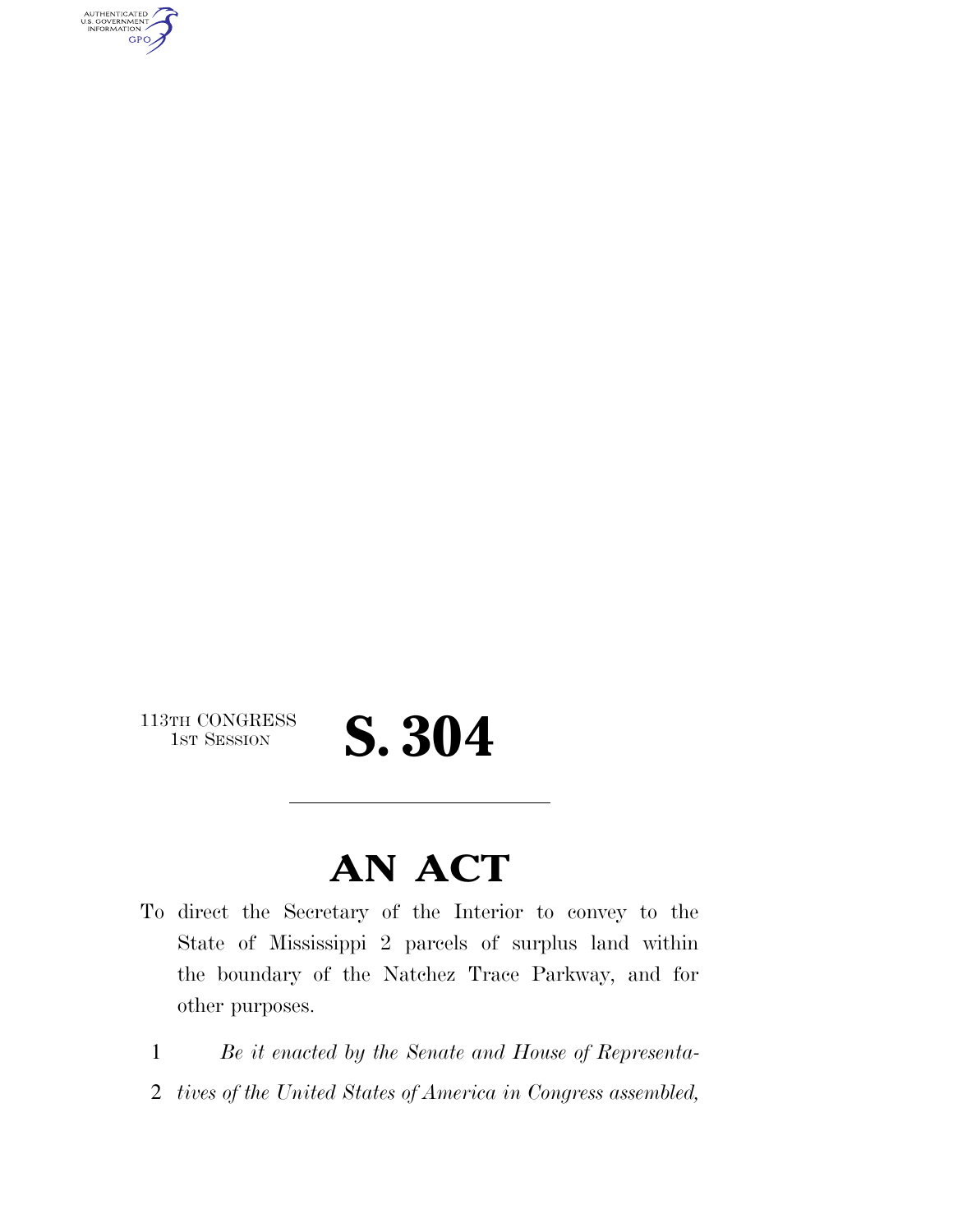#### **SECTION 1. SHORT TITLE.**

 This Act may be cited as the ''Natchez Trace Park- way Land Conveyance Act of 2013''. **SEC. 2. DEFINITIONS.**  In this Act: (1) MAP.—The term ''map'' means the map en- titled ''Natchez Trace Parkway, Proposed Boundary Change'', numbered 604/105392, and dated Novem- ber 2010. (2) SECRETARY.—The term ''Secretary'' means the Secretary of the Interior. (3) STATE.—The term ''State'' means the State of Mississippi. **SEC. 3. LAND CONVEYANCE.**  (a) CONVEYANCE AUTHORITY.— (1) IN GENERAL.—Subject to paragraph (2), the Secretary shall convey to the State, by quitclaim deed and without consideration, all right, title, and interest of the United States in and to the parcels of land described in subsection (b). (2) COMPATIBLE USE.—The deed of conveyance to the parcel of land that is located southeast of U.S. Route 61/84 and which is commonly known as the ''bean field property'' shall reserve an easement to the United States restricting the use of the parcel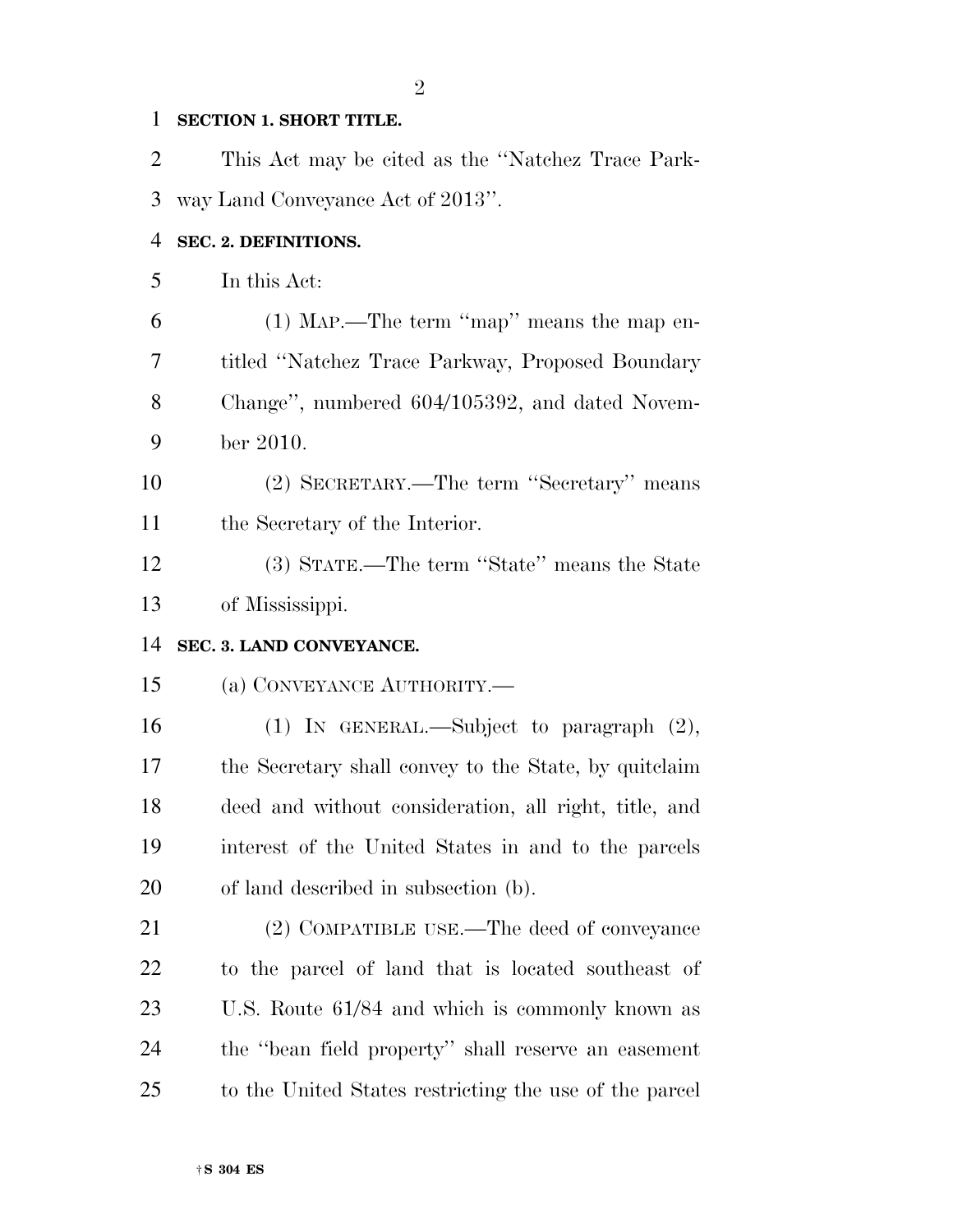to only those uses which are compatible with the Natchez Trace Parkway.

 (b) DESCRIPTION OF LAND.—The parcels of land re- ferred to in subsection (a) are the 2 parcels totaling ap- proximately 67 acres generally depicted as ''Proposed Conveyance'' on the map.

 (c) AVAILABILITY OF MAP.—The map shall be on file and available for public inspection in the appropriate of-fices of the National Park Service.

#### **SEC. 4. BOUNDARY ADJUSTMENTS.**

 (a) EXCLUSION OF CONVEYED LAND.—On comple- tion of the conveyance to the State of the land described in section 3(b), the boundary of the Natchez Trace Park-way shall be adjusted to exclude the conveyed land.

(b) INCLUSION OF ADDITIONAL LAND.—

 (1) IN GENERAL.—Effective on the date of en- actment of this Act, the boundary of the Natchez Trace Parkway is adjusted to include the approxi- mately 10 acres of land that is generally depicted as **''Proposed Addition''** on the map.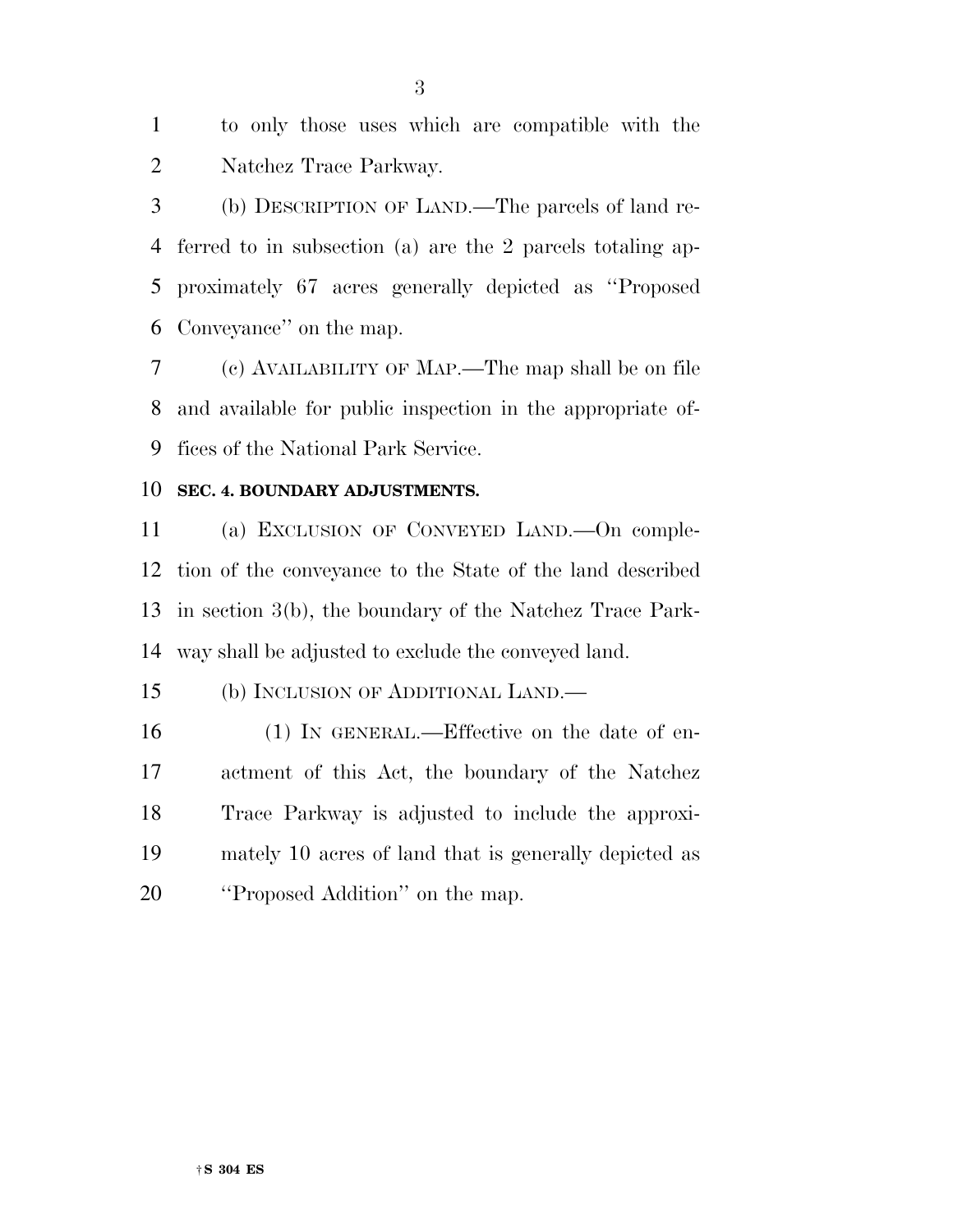1 (2) ADMINISTRATION.—The land added under 2 paragraph (1) shall be administered by the Secretary 3 as part of the Natchez Trace Parkway. Passed the Senate June 19, 2013. Attest:

*Secretary.*